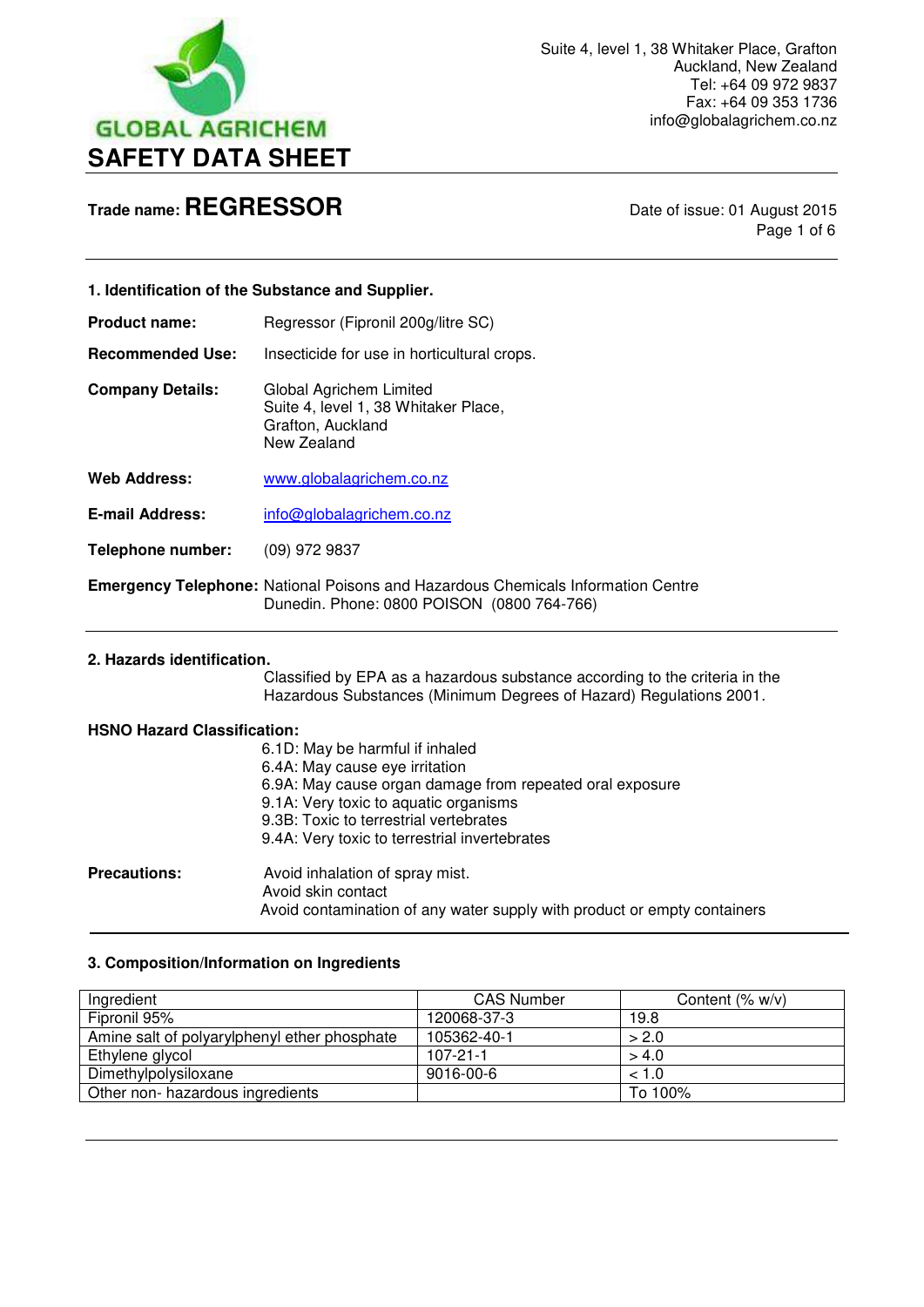

Page 2 of 6

|  |  | 4. First aid measures |  |
|--|--|-----------------------|--|
|--|--|-----------------------|--|

| <b>First Aid:</b>            | For advice contact the National Poisons Centre 0800 POISON (0800 764 766) or a<br>doctor immediately. Begin artificial respiration if the victim is not breathing. Obtain<br>medical attention.                                                                   |
|------------------------------|-------------------------------------------------------------------------------------------------------------------------------------------------------------------------------------------------------------------------------------------------------------------|
| Inhalation:                  | Remove patient to fresh air. Lie down and keep warm and rested. If breathing is<br>shallow or has stopped ensure airway is clear and apply resuscitation. Seek medical<br>assistance immediately.                                                                 |
| Ingestion:                   | Rinse mouth immediately and then drink plenty of water. Never give anything by<br>mouth to an unconscious person. If swallowed do NOT induce vomiting. For advice,<br>contact the National Poisons Centre (0800 764 766). Seek medical assistance<br>immediately. |
| <b>Skin Contact:</b>         | Immediately flush body and clothes with large amounts of water. Remove<br>contaminated clothing and footwear. Wash affected areas with soap and water. If a<br>large area is affected seek medical assistance.                                                    |
| <b>Eye Contact:</b>          | Flush eyes with plenty of water for 15 minutes holding eyelids open if necessary.<br>Seek medical assistance.                                                                                                                                                     |
| <b>First Aid Facilities:</b> | Facilities storing or utilizing this material should be equipped with an eyewash facility<br>and safety shower.                                                                                                                                                   |

### Advice to Doctor: Treat symptomatically. No known specific antidote

### **5. Fire-fighting measures**

**Suitable extinguishing media:** Water Spray, water fog, foam, carbon dioxide, dry chemical.

**Hazards from combustion:** During a fire, irritating and possibly toxic gases may be generated by thermal decomposition or combustion. Specific hazards: Carbon monoxide, hydrogen chloride, hydrogen fluoride, nitrogen oxides, sulphur oxides, organochloric compounds

**Special protective equipment for fire fighters:** Wear chemical protective clothing and self-contained breathing apparatus.

**Special fire-fighting methods:** Keep upwind. Keep containers cool by spraying water if exposed to fire. Do not allow run-off from firefighting to enter sewage, effluent systems, drains or water courses.

| 2[Z] |
|------|
|      |

**Other Information:** In case of fire and/or explosion do not breathe fumes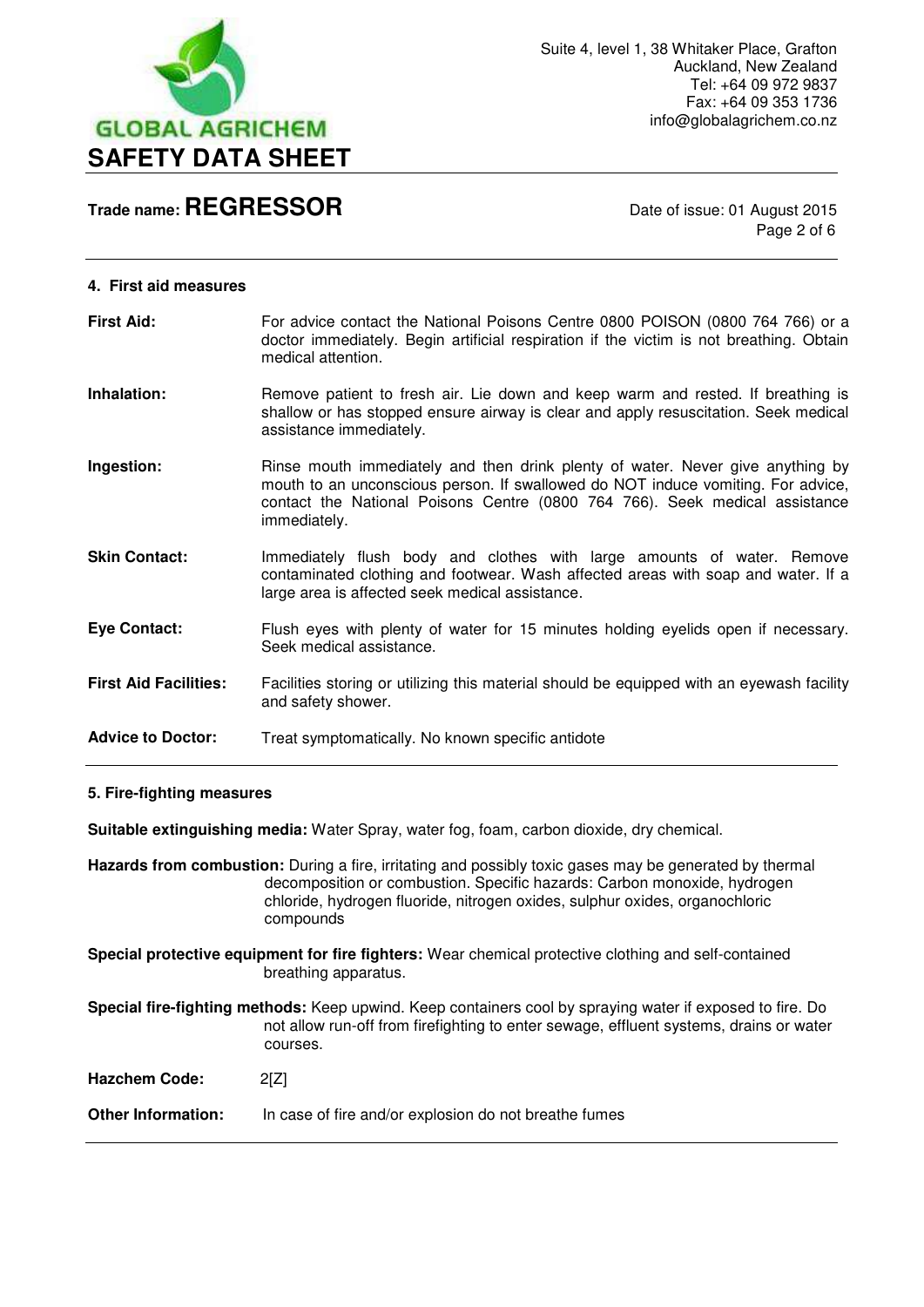

Page 3 of 6

### **6. Accidental release measures**

| <b>Spills and Disposal:</b> | Exclude non-essential people from the area<br>Wear protective clothing.<br>Contain the spill and absorb with absorbent material (e.g. sand, soil or absorbent<br>granules).<br>If spill does enter waterways, contact the local authority.<br>Collect the absorbed spill in an appropriate sealable container for disposal in an<br>approved landfill.<br>Decontaminate the spill area with detergent and water. Absorb with inert material<br>and dispose of waste safely in an approved landfill. |
|-----------------------------|-----------------------------------------------------------------------------------------------------------------------------------------------------------------------------------------------------------------------------------------------------------------------------------------------------------------------------------------------------------------------------------------------------------------------------------------------------------------------------------------------------|
| <b>Personal Protection:</b> | Ensure suitable personal protection (PPE). Wear eye protection, chemically<br>resistant gloves boots and overalls.                                                                                                                                                                                                                                                                                                                                                                                  |

**Environmental precautions:** Prevent washings from entering surface water drains or waterways.

### **7. Handling and storage**

#### **Precautions for safe handling:**

 Do not apply this product onto or into water. Avoid skin and eye contact and inhalation of spray mist Approved handler: This product must be under the control of an approved handler when applied in a wide dispersive manner or used by a commercial contractor. Ensure thorough ventilation of stores and work areas. Record Keeping: Records of use as described in NZS 8409 Management of Agrichemicals must be kept if 3 or more litres of Regressor are used within 24 hours.

## **Conditions for Safe Storage:**

 Keep out of reach of children. Store in the original container tightly closed in a locked dry cool area away from direct sunlight and foodstuffs. Storage must be in accordance with the current version of NZS 8409 Management of Agrichemicals. Stores containing up to 100 litres of Regressor require signage and secondary containment, more than 100 litres require emergency response plans.

### **8. Exposure controls/personal protection**

**Occupational exposure limit values:** No exposure limits (WES, TEL or EEL's) have been specifically assigned to this product.

**Engineering controls:** No special requirements. Product is used outdoors. Handle in well ventilated areas. Generally, natural ventilation is adequate. Wear respiratory protection if ventilation is inadequate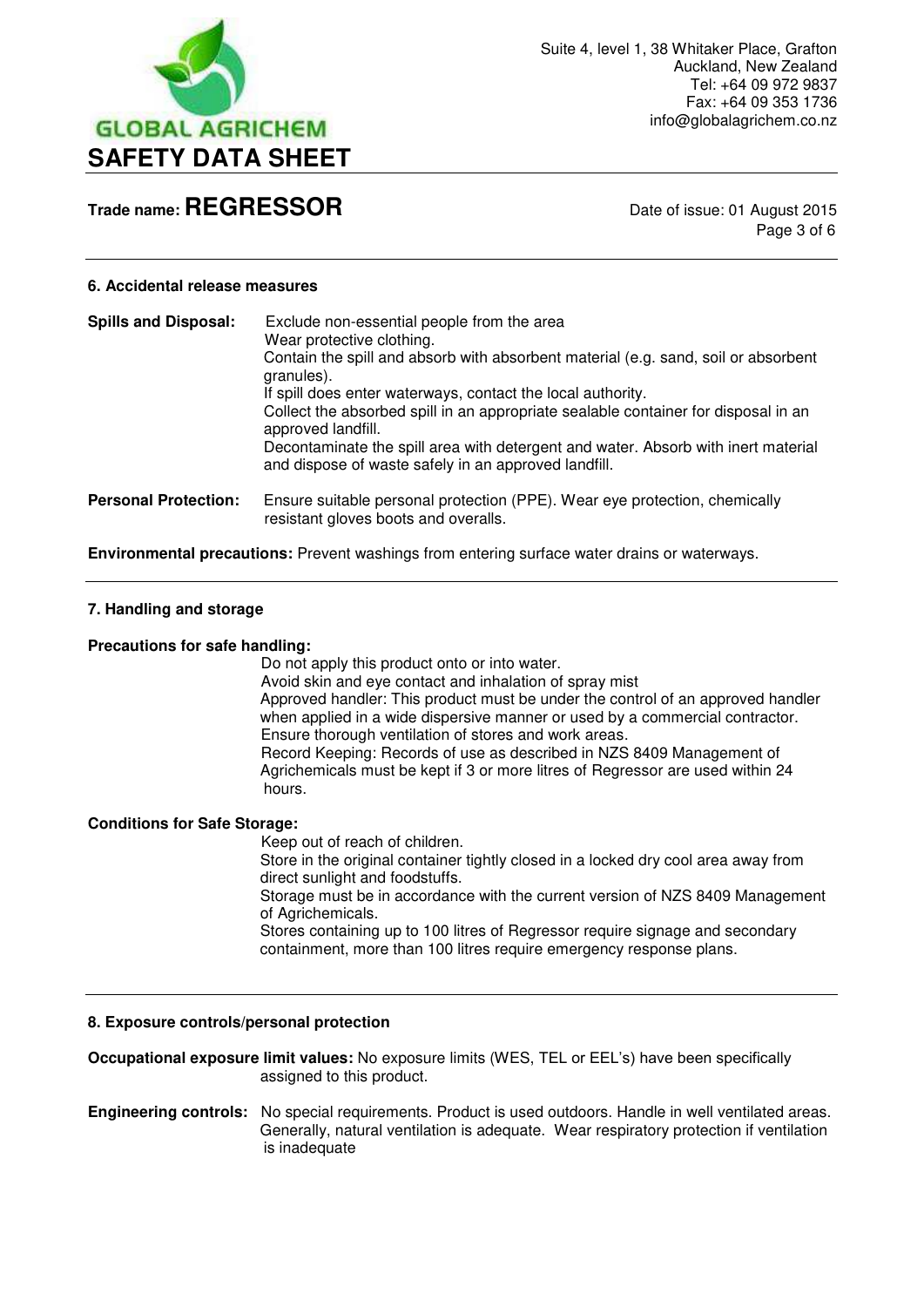

Page 4 of 6

**Personal Protective Equipment:** When opening the container, preparing the spray or applying the product, wear safety goggles, chemical resistant safety gloves, cotton overalls (chemicalprotection suit) and boots.

**Hygiene Measures:** Do not eat, drink or smoke while using the product. Remove protective clothing and wash hands and face thoroughly before meals and after work. Wash protective clothing daily after work.

### **9. Physical and chemical properties**

| Appearance:         | Liquid                           |
|---------------------|----------------------------------|
| <b>Colour:</b>      | Off-white suspension             |
| Odour:              | Slight                           |
| <b>Flash Point:</b> | Not flammable                    |
| Density:            | 1.06 $g/cm3$ (20 <sup>°</sup> C) |
| pH:                 | $6.0 - 8.0$                      |
| Water solubility:   | Disperses in water               |

## **10. Stability and reactivity**

**Chemical Stability:** Stable under normal conditions of handling and storage. **Substances to avoid:** No substances known **Hazardous reactions:** No hazardous reactions under normal conditions of handling and storage **Hazardous decomposition products:** No hazardous decomposition products under normal conditions of handling and storage

## **11. Toxicological information**

| <b>Acute Toxicity:</b>  | Oral $LD_{50}$ Rat: > 1000 mg/kg<br>Dermal $LD_{50}$ Rat: > 2000 mg/kg<br>Inhalation $LC_{50}$ Rat: 0.94 mg/litre |
|-------------------------|-------------------------------------------------------------------------------------------------------------------|
| Irritation:             | Skin (rabbit): Non-irritant.<br>Eye (rabbit): Irritant                                                            |
| <b>Sensitization:</b>   | Not a sensitiser (Guinea pig)                                                                                     |
| <b>Chronic Effects:</b> | Fipronil is non-mutagenic, non-teratogenic and has no adverse effect on<br>reproductive performance.              |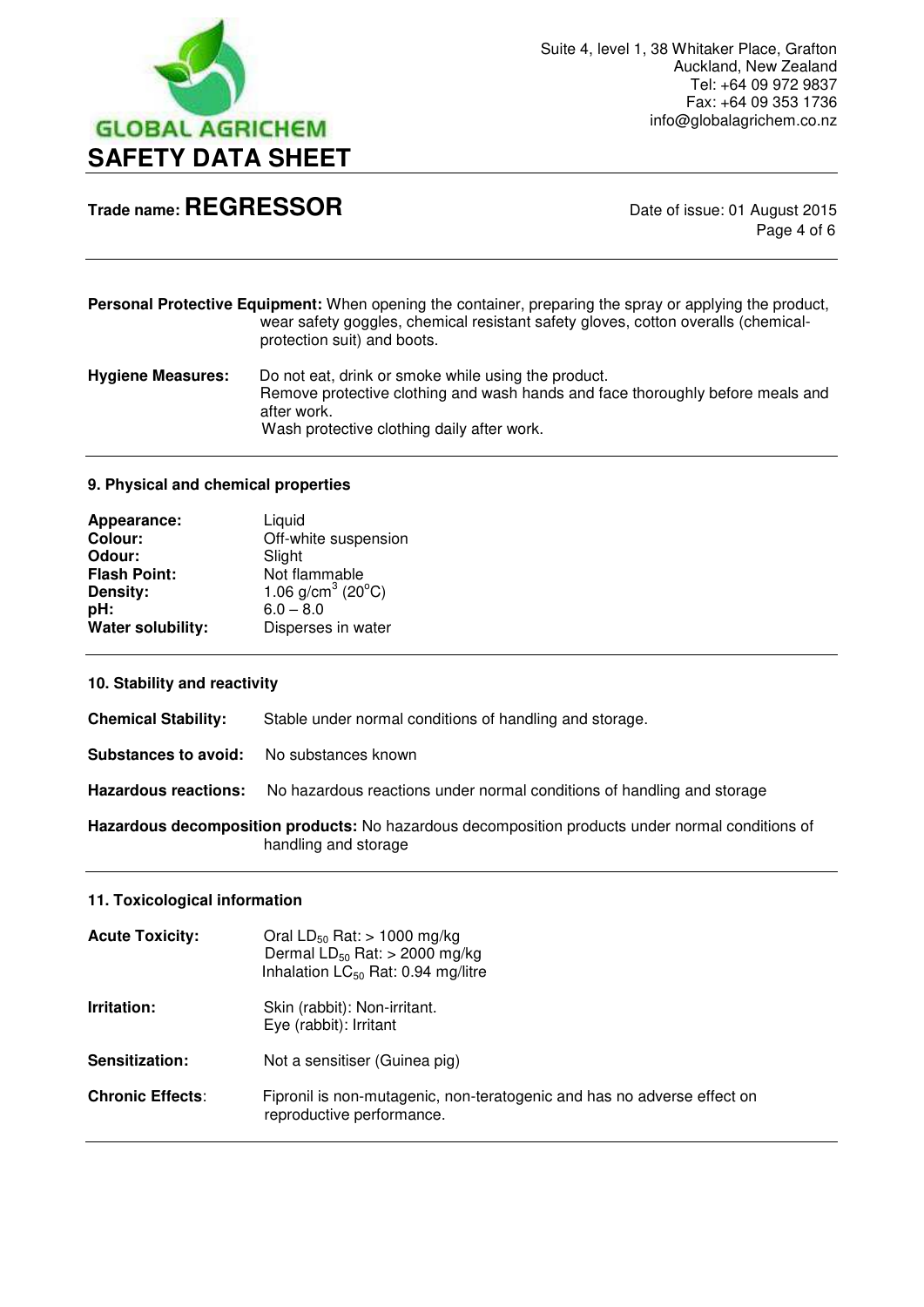

Page 5 of 6

## **12. Ecological Information**

| <b>Ecotoxicity:</b>                               | Very toxic to aquatic life with long lasting effects. Do not release into the<br>environment.<br>Ecotoxicological data has not been determined specifically for this product. Data<br>given is for the active ingredient fipronil.                                                                            |
|---------------------------------------------------|---------------------------------------------------------------------------------------------------------------------------------------------------------------------------------------------------------------------------------------------------------------------------------------------------------------|
| <b>Environmental Fate:</b>                        | Fipronil is not readily biodegradable but is readily degraded in the soil environment.                                                                                                                                                                                                                        |
|                                                   | <b>Acute Toxicity to Fish:</b> Rainbow trout $LC_{50}$ (96 hour): 248 $\mu$ g/litre (Fipronil)<br>European carp $LC_{50}$ (96 hour): 430 $\mu$ g/litre (Fipronil)<br>Bluegill sunfish $LC_{50}$ (96 hour): 85 $\mu$ g/litre (Fipronil)                                                                        |
| <b>Acute Toxicity Aquatic Organisms:</b>          | Daphnia EC <sub>50</sub> (48 hour): 0.19 mg/l (Fipronil)<br>Algae: Scenedesmus subspicatus EC <sub>50</sub> (96hour): 0.068 mg/l (Fipronil)<br>Algae: Selenastrum capricornutum EC <sub>50</sub> (120 hour): > 0.16 mg/l (Fipronil)<br>Algae: Anabena flos-aquae $EC_{50}$ (120 hour): > 0.17 mg/l (Fipronil) |
| <b>Acute Toxicity Vertebrates-Birds (9.3B):</b>   | Mallard duck Oral $LD_{50}$ : > 2000 mg/kg (Fipronil)<br>Mallard duck Dietary $LC_{50}$ : > 5000 mg/kg diet (Fipronil)<br>Bobwhite quail Oral LD <sub>50</sub> : 11.3 mg/kg (Fipronil)<br>Bobwhite quail Dietary LC <sub>50</sub> : 49 mg/kg diet (Fipronil)                                                  |
| <b>Acute Toxicity to Soil Dwelling Organisms:</b> | Worms: Non toxic (Fipronil)                                                                                                                                                                                                                                                                                   |
|                                                   | Acute Toxicity to Terrestrial Invertebrates (9.4A):<br>Honey bee: Highly toxic by direct contact and ingestion (Fipronil)                                                                                                                                                                                     |
| 13. Disposal considerations                       |                                                                                                                                                                                                                                                                                                               |
| Product disposal :                                | Dispose of this product only by using according to the label or at an approved<br>landfill or other approved facility.                                                                                                                                                                                        |
| <b>Container disposal:</b>                        | Triple rinse the empty container adding the rinsate to the spray tank.<br>Recycle if possible, otherwise crush and bury in an approved local authority facility.                                                                                                                                              |

 Avoid contamination of any water supply with product or empty container. Do not use container for any other purpose.